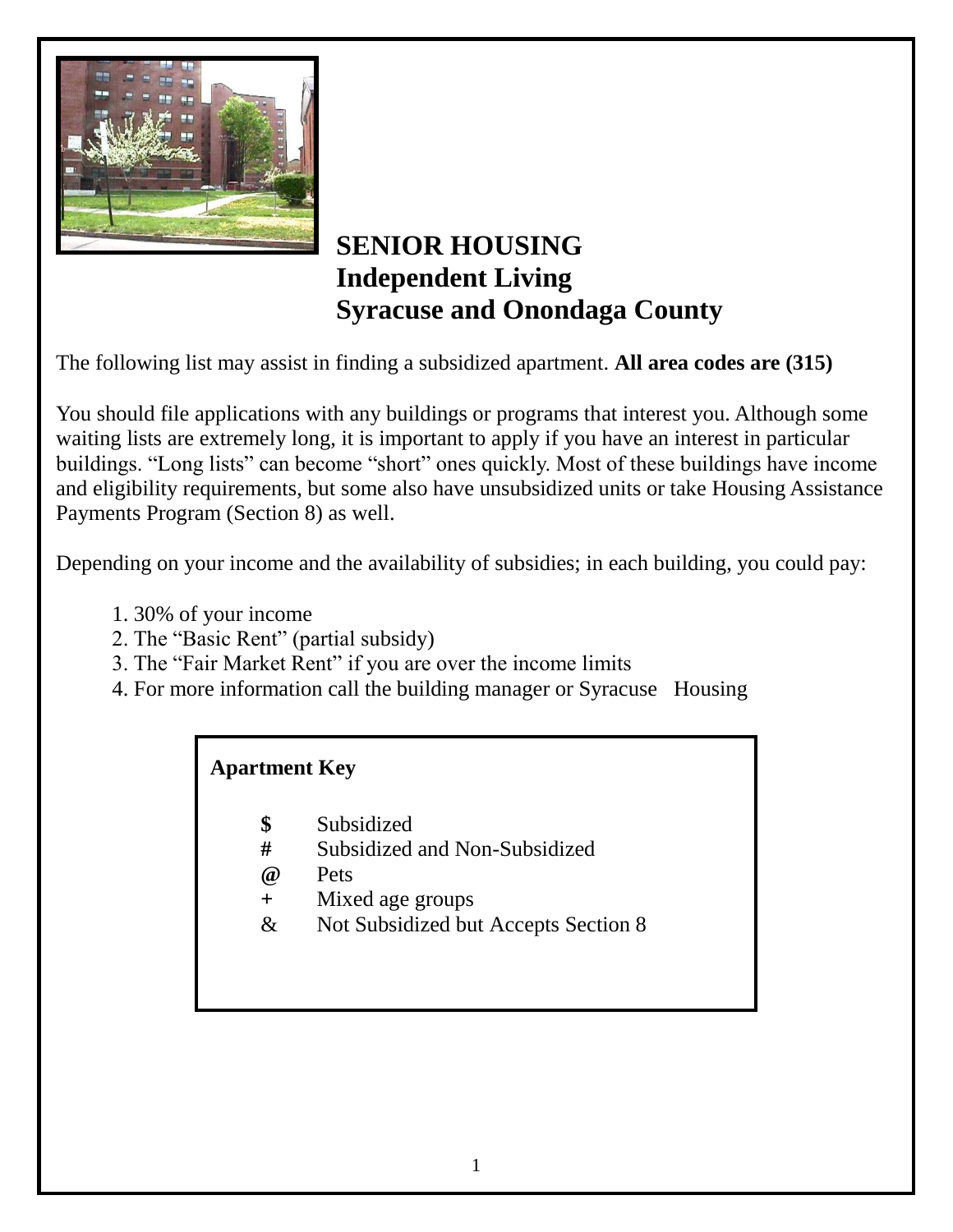## **City of Syracuse**

| <b>Downtown</b>    |                                                                |          |  |  |  |
|--------------------|----------------------------------------------------------------|----------|--|--|--|
| \$                 | Almus Olver Towers, 300 Burt St., Syracuse 13202               | 475-6181 |  |  |  |
| $$#+$              | Clinton Plaza, 550 S. Clinton St., Syracuse 13202              | 475-2141 |  |  |  |
| $\mathbb{S}$       | YMCA Senior Apts., 330 Montgomery St., Syracuse 13202          | 474-6851 |  |  |  |
|                    |                                                                |          |  |  |  |
|                    | <b>University</b>                                              |          |  |  |  |
| $+8$               | Hillside Apartments, 1530 E. Genesee St., Syracuse 13210       | 579-2086 |  |  |  |
| $\sqrt{6}$         | McCarthy Manor, 501 S. Crouse Ave., Syracuse 13210             | 475-6390 |  |  |  |
| $#+$               | Mt. St. James Apts., 338 Jamesville Ave., Syracuse 13210       | 478-0731 |  |  |  |
| $\frac{1}{2}$      | Parkside Commons, 1901 E. Fayette St., Syracuse 13210          | 475-5027 |  |  |  |
| $\mathbb{S}$       | Toomey Abbott Towers, 1207 Almond St., Syracuse 13210          | 475-6181 |  |  |  |
|                    | <b>West Side</b>                                               |          |  |  |  |
| #                  | Harbor Street Lofts, 710 Emerson Ave., Syracuse 13204          | 487-2500 |  |  |  |
| \$                 | James Geddes Rowhouses. 312-338 Gifford Street.,               | 475-6181 |  |  |  |
|                    | 427 Tully St. & 418 Fabius Street, Syracuse 13204              |          |  |  |  |
| $\sqrt{6}$         | Onondaga Blvd. Apts., 4624 Onondaga Blvd., Syracuse 13219      | 422-0347 |  |  |  |
| $\sqrt{6}$         | Providence House, 1700 W. Onondaga St., Syracuse 13204         | 471-8427 |  |  |  |
| $+8$               | West Park Apartments, 1445 S. Salina Street, Syracuse 13205    | 579-2086 |  |  |  |
|                    | <b>Eastwood</b>                                                |          |  |  |  |
| $\&$               | Eastwood Heights, 1025 Sunnycrest Rd., Syracuse 13206          | 475-6181 |  |  |  |
| $\sqrt[6]{\omega}$ | Nichols Brick School Terrace, 311 North Ave, Syracuse 13206    | 463-5881 |  |  |  |
| $\sqrt{6}$         | St. Joseph's Manor, 900 Tyson Place, Syracuse 13206            | 437-7441 |  |  |  |
|                    | <b>North Side</b>                                              |          |  |  |  |
| $\sqrt{6}$         | Bishop Harrison Apts., 300 Pond St., Syracuse 13208            | 476-8630 |  |  |  |
| $\frac{1}{2}$      | Courtyard at James, 708 James St., Syracuse 13203              | 479-8612 |  |  |  |
| $\mathcal{S}$      | Fahey Court, 100 Pastime Drive, Syracuse 13208                 | 475-6181 |  |  |  |
|                    | Hearth on James, 830 James Street, Syracuse 13203              | 422-2173 |  |  |  |
|                    | &+@ Kasson Place Apartments, 615 James Street, Syracuse, 13203 | 579-2084 |  |  |  |
| $\sqrt{6}$         | Ludovico Apartments, 340 Winton Street, Syracuse 13203         | 422-0475 |  |  |  |
| $\frac{1}{2}$      | Moses Dewitt House, 212 N. Townsend St., Syracuse 13203        | 479-8612 |  |  |  |
| $\sqrt[6]{\omega}$ | Pompei North Apartments, 143 Mary Street, Syracuse 13208       | 472-2614 |  |  |  |
| \$                 | Ross Towers, 710-712 Lodi Street, Syracuse 13203               | 475-6181 |  |  |  |
| #                  | Salina School Apts., 512 LeMoyne Ave., Syracuse 13208          | 472-8234 |  |  |  |
| $\sqrt[6]{\omega}$ | Villa Scalabrini, 825 E. Willow Street, Syracuse 13203         | 472-3142 |  |  |  |
| \$                 | Vinette Towers, 947 Pond Street, Syracuse 13208                | 475-6181 |  |  |  |
|                    |                                                                |          |  |  |  |
| <b>East Side</b>   |                                                                |          |  |  |  |
| $\sqrt{6}$         | Brick School Terrace, 818 Salt Springs Rd. Syracuse 13224      | 463-5881 |  |  |  |
|                    |                                                                |          |  |  |  |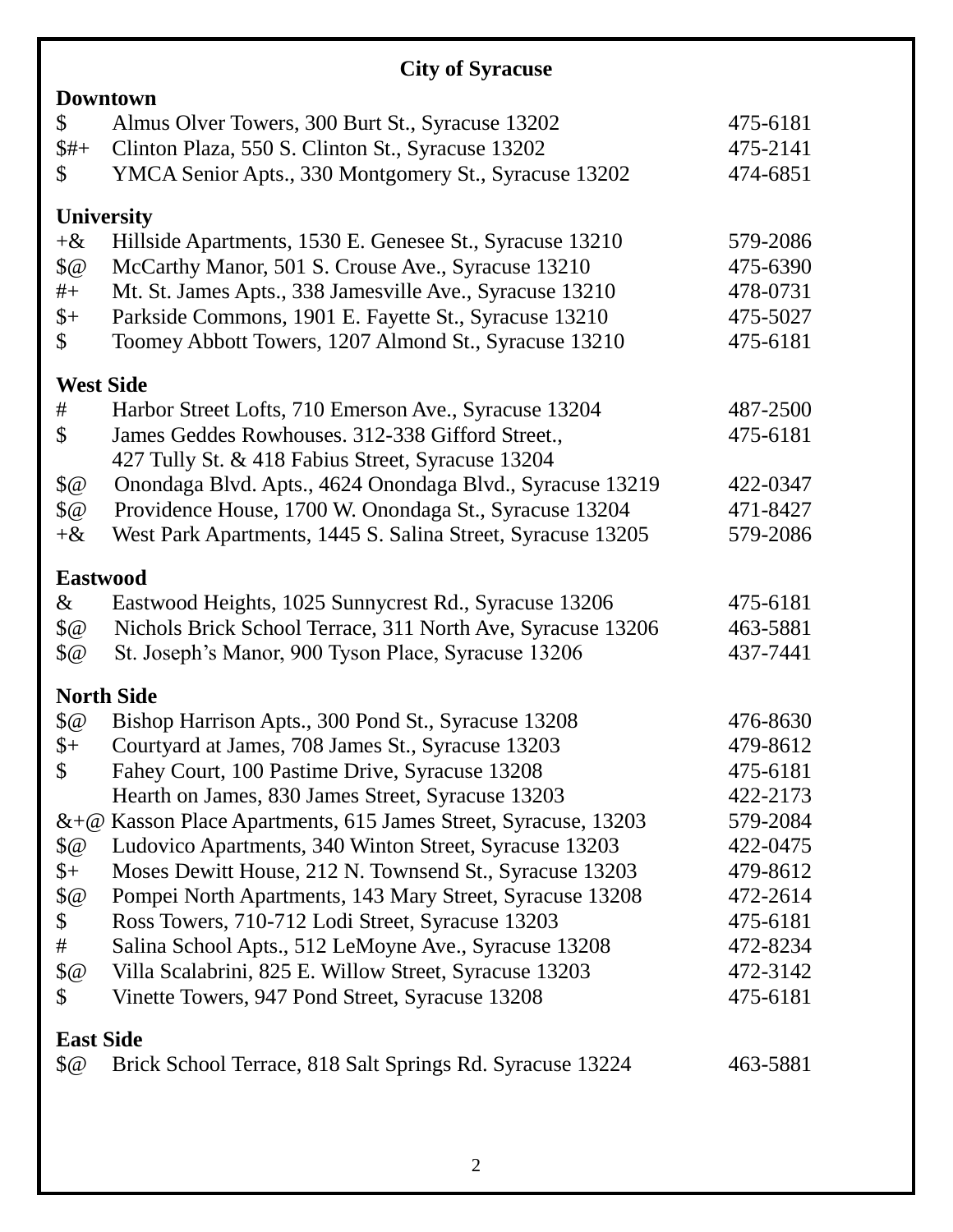| <b>South Side</b>       |                                                               |          |  |  |
|-------------------------|---------------------------------------------------------------|----------|--|--|
| $\#@$                   | The Bernardine, 417 Churchill Ave., Syracuse 13205            | 413-3564 |  |  |
| $\#@$                   | Brighton Towers, 821 & 833 E. Brighton Ave., Syracuse 13205   | 469-6919 |  |  |
| #@                      | Valley Vista, 122 W. Seneca Turnpike, Syracuse 13205          | 469-4100 |  |  |
|                         |                                                               |          |  |  |
|                         | <b>Onondaga County</b>                                        |          |  |  |
|                         | <b>County South</b>                                           |          |  |  |
| $#+$                    | Festival Gardens Apartments, 6162 Rte. 20, Lafayette 13084    | 677-3836 |  |  |
| $\# +$                  | Lord's Hill Apartments, 2467 Lord's Hill Rd., Lafayette 13084 | 760-6041 |  |  |
| $\sqrt{6}$              | The Meadows Apartments, 1 Village View Drive, Tully 13159     | 696-6883 |  |  |
| <b>County Northeast</b> |                                                               |          |  |  |
| $#_{+}$                 | Bayshore North Apts., 9457 Chalkstone Course,                 | 668-9696 |  |  |
|                         | Brewerton 13029                                               |          |  |  |
| $\sqrt[6]{\omega}$      | Bessie Riordan Apts., 211 E. Molloy Rd., Mattydale 13211      | 455-1457 |  |  |
| \$                      | Byrne Manor Apts., 4122 Pine Hollow Drive, Liverpool 13090    | 622-0410 |  |  |
| @                       | Buckley Square Senior Apts., 6715 Buckley Rd., N. Syr. 13212  | 457-2042 |  |  |
| # $@$                   | Centerville Court, 400 Sandra Lane, N. Syracuse 13212         | 458-7867 |  |  |
| $#+$                    | Cobblestone Square, 6112 Cobblestone Drive, Cicero 13039      | 699-5204 |  |  |
|                         | Greenpoint, 150 Old Liverpool Rd., Liverpool 13088            | 453-7911 |  |  |
| $\sqrt[6]{\omega}$      | Long Manor Apts., 5500 Miller Rd., Brewerton 13029            | 668-9871 |  |  |
| \$@                     | Lucille Manor, 5569 Legionnaire Drive, Cicero 13039           | 698-0507 |  |  |
| \$@                     | Malta House, 212 N. Main Street, N. Syracuse 13212            | 452-1028 |  |  |
| \$@                     | Malta Manor, 107 Trolley Barn Lane, N. Syr., NY 13212         | 362-3502 |  |  |
| $^{\, \circledR}$       | Morgan Square Senior Apts., 8547 Morgan Rd., Clay 13041       | 409-4319 |  |  |
| $\sqrt{2}$              | Pitcher Hill Apartments, 114 Elbow Rd., N. Syracuse 13212     | 454-0697 |  |  |
| $\sqrt[6]{\omega}$      | Rogers Senior Apts., 5490 Miller Rd., Brewerton 13029         | 676-4174 |  |  |
| \$@                     | Sacred Heart Apartments, 8365 Factory Street, Cicero 13039    | 699-1509 |  |  |
| $@ \&$                  | Toll Road Senior Apts. 108 Singleton Ave., N. Syracuse 13212  | 214-0284 |  |  |
| <b>County Northwest</b> |                                                               |          |  |  |
|                         | The Apartments at Legacy Drive, 7 Legacy Dr., B'ville 13027   | 635-6290 |  |  |
| $#+$                    | Baldwin Park Apts., 400 Land Rush Way, Baldwinsville 13027    | 635-2338 |  |  |
| $\sqrt[6]{\omega}$      | Conifer Village, 700 Conifer Drive, Baldwinsville 13027       | 635-7515 |  |  |
| \$#                     | County Club Apts., 101 Village Blvd., S. Baldwinsville 13027  | 638-2313 |  |  |
| $+$                     | Greenway Apts., 8664 Oberon Drive, Baldwinsville 13027        | 638-4575 |  |  |
| $\underline{\$}\omega$  | St. Mary Apts., 100 La Madre Way, Baldwinsville 13027         | 638-2003 |  |  |
| $\sqrt[6]{\omega}$      | The Meadows, 3490 Meadowbriar Lane, Baldwinsville 13027       | 635-6125 |  |  |
| <b>County West</b>      |                                                               |          |  |  |
| $\sqrt{6}$              | AHEPA, 37 Apts., 100 Ahepa Circle, Syracuse 13215             | 475-3818 |  |  |
| $@ \&$                  | Applewood Manor, 5554 W. Genesee Street, Camillus 13031       | 468-4556 |  |  |
|                         |                                                               |          |  |  |